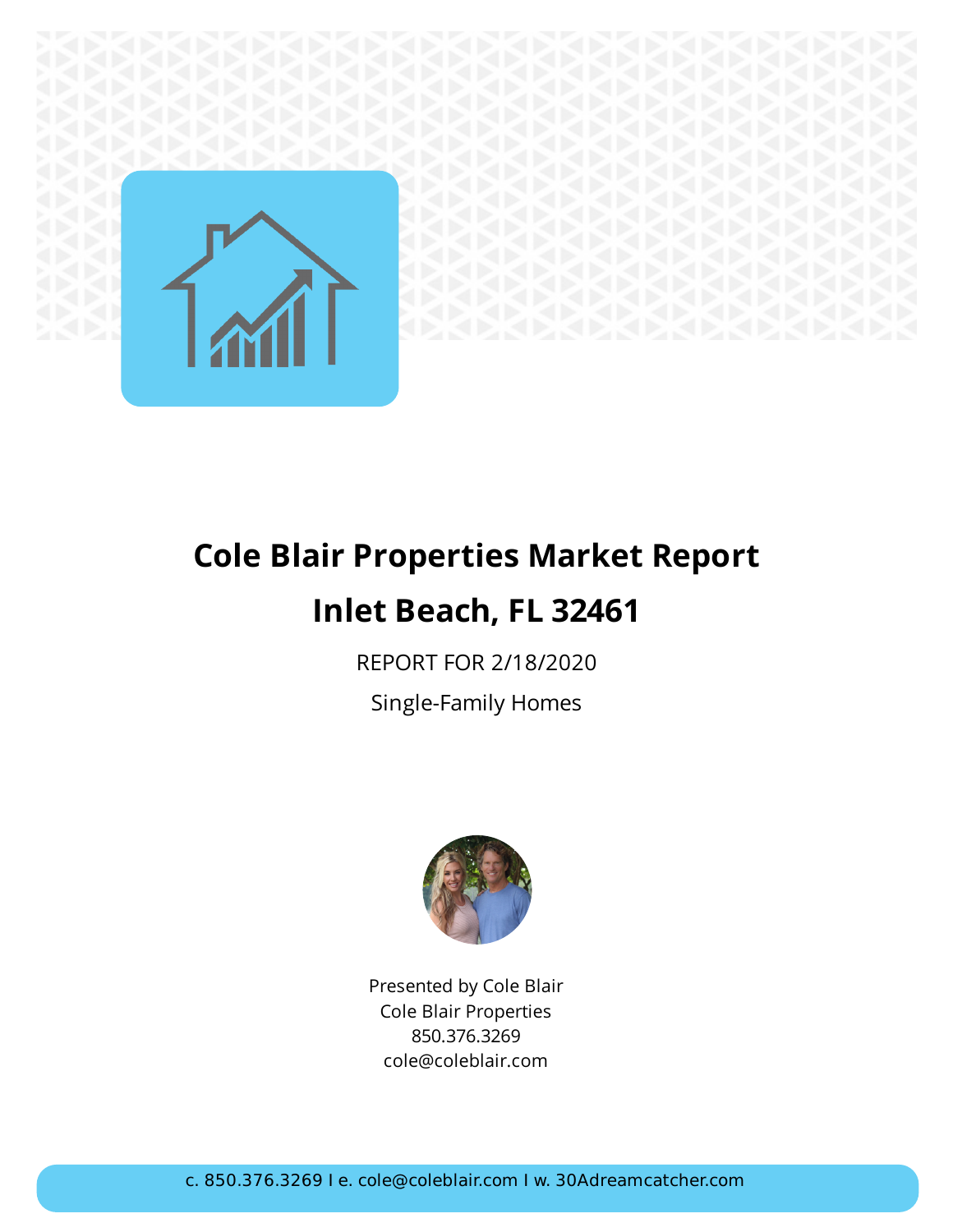**Inlet Beach, FL 32461**

This week the median list price for Inlet Beach, FL 32461 is \$1,337,450 with the market action index hovering around 25. This is about the same as last month's market action index of 25. Inventory has held steady at or around 268.

### Market Action Index

This answers "How's the Market?" by comparing rate of sales versus inventory.



**Slight Buyer's Advantage**

The market has been cooling in recent weeks. Since this is a Buyer's market where there is excess inventory to satisfy the demand levels, prices have also been moving lower.

### Real-Time Market Profile

| <b>Median List</b>              | . \$1,337,450 |  |  |  |  |  |  |
|---------------------------------|---------------|--|--|--|--|--|--|
| Price<br>Per Square<br>Foot     | $.$ \$452     |  |  |  |  |  |  |
| Days on<br>Market               | . 197         |  |  |  |  |  |  |
| Price<br>Decreased              | $-22\%$       |  |  |  |  |  |  |
| Price<br>Increased              | 8%            |  |  |  |  |  |  |
| Relisted                        | 11%           |  |  |  |  |  |  |
| Inventory                       | 268           |  |  |  |  |  |  |
| Median Rent                     | \$3,150       |  |  |  |  |  |  |
| Most<br>Expensive               | \$14,000,000  |  |  |  |  |  |  |
| Least<br>Expensive              | \$295,000     |  |  |  |  |  |  |
| <b>Market Action</b>            | 25            |  |  |  |  |  |  |
| <b>Slight Buyer's Advantage</b> |               |  |  |  |  |  |  |

### Market Segments

Each segment below represents approximately 25% of the market ordered by price.

| <b>Median Price</b> | Sq. Ft. | <b>Lot Size</b>    | <b>Beds</b> | Bath | Age | New      | <b>Absorbed</b> | <b>DOM</b> |
|---------------------|---------|--------------------|-------------|------|-----|----------|-----------------|------------|
| \$4,125,000         | 4,214   | 4,500 - 6,500 sqft | 5           | 5    | 4   |          |                 | 265        |
| \$1,995,000         | 3,212   | 4,500 - 6,500 sqft | 5           | 5    | 12  | $\Omega$ | 4               | 264        |
| \$949,900           | 2,580   | 4,500 - 6,500 sqft | 4           | 4    | 6   |          |                 | 130        |
| \$559,000           | 1,930   | $0 - 4,500$ sqft   | 3.          | 3.   |     |          | 10              | 127        |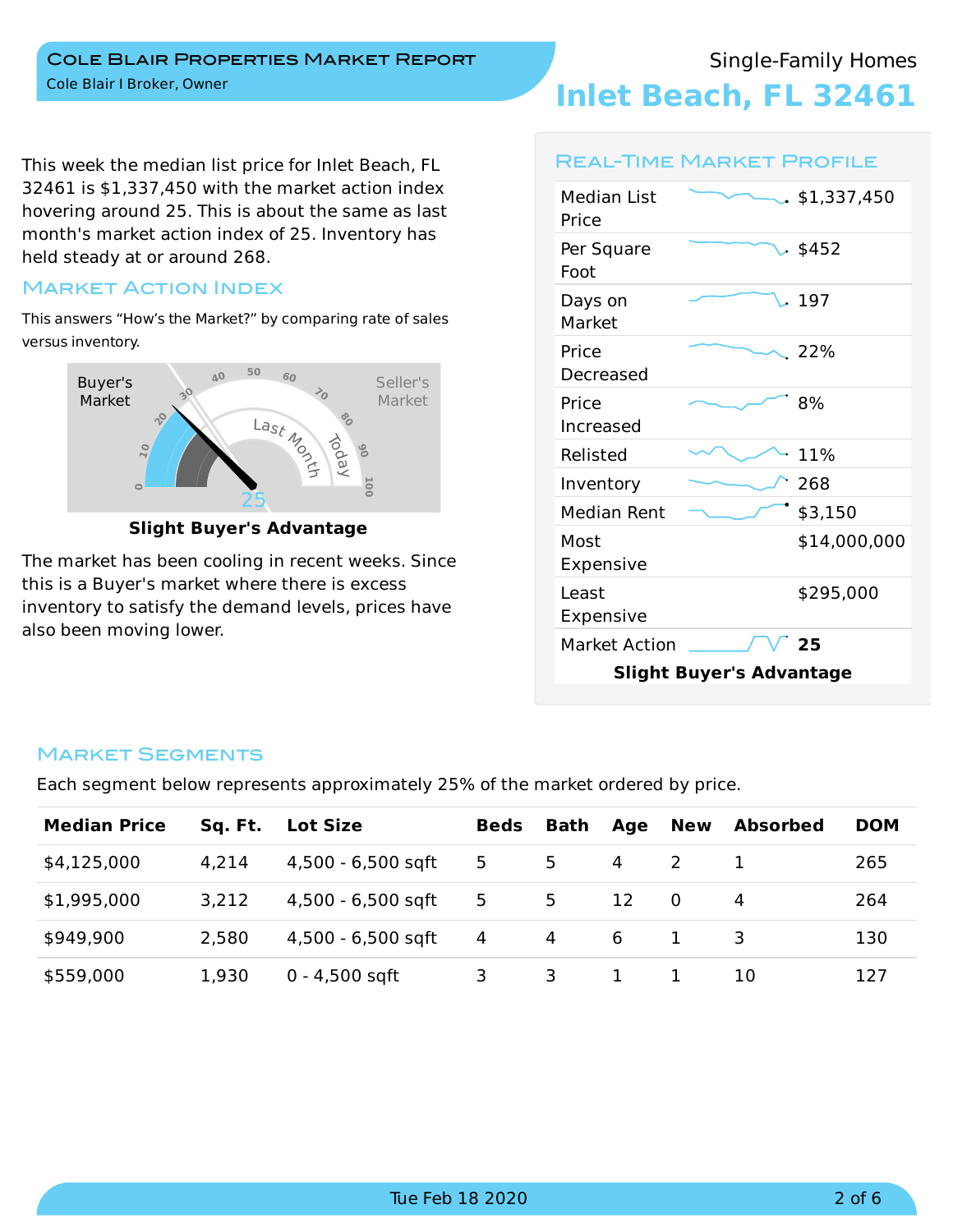## Single-Family Homes

**Inlet Beach, FL 32461**

### **MEDIAN LIST PRICE**

Again this week in this zip code we see a downward notch for prices. Pricing has been weak in recent weeks and versus their absolute-high level. At this point, we will be looking for a persistent upward shift in the Market Action Index as a leading indicator for a trough in prices.



#### **SEGMENTS**

In the quartile market segments, we see prices across the quartiles of this zip code not tightly correlated recently. Prices in Quartile 1 and 4 have been mixed recently, while the rest of the market is trending downward. Look to a strong, persistent up shift in the Market Action Index as a leading indicator of the trough in the market.

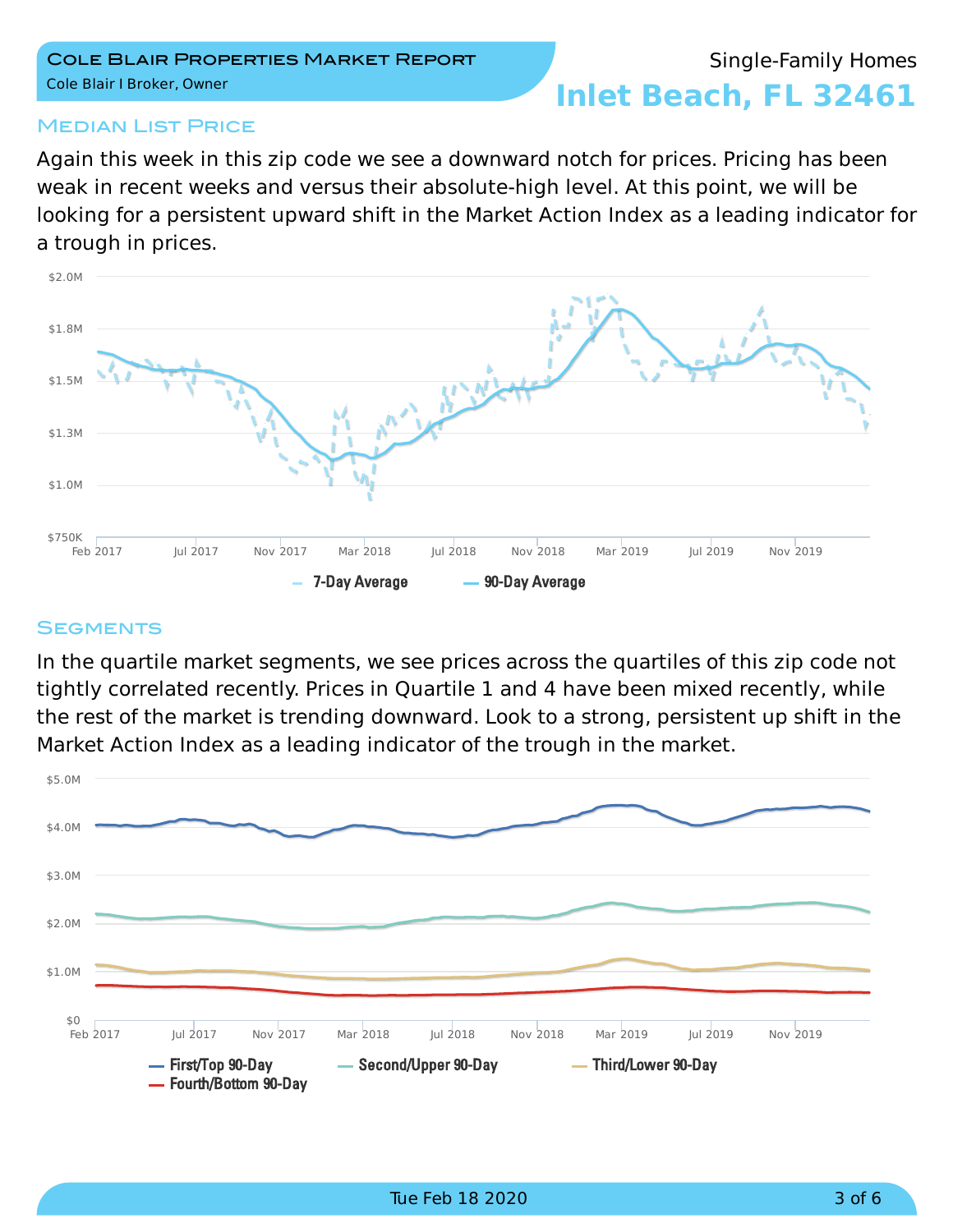### Single-Family Homes

**Inlet Beach, FL 32461**

### **PRICE PER SQUARE FOOT**

The market's downward trends are shared across both price and value. People are recently placing less value on homes (you can see the recent declines in price per square foot as evidence.) Look for significant changes in the Market Action Index as a precursor to price and value changes, possibly as inflection points for good investment opportunities.



### **INVENTORY**

Inventory has been relatively steady around these levels in recent weeks.

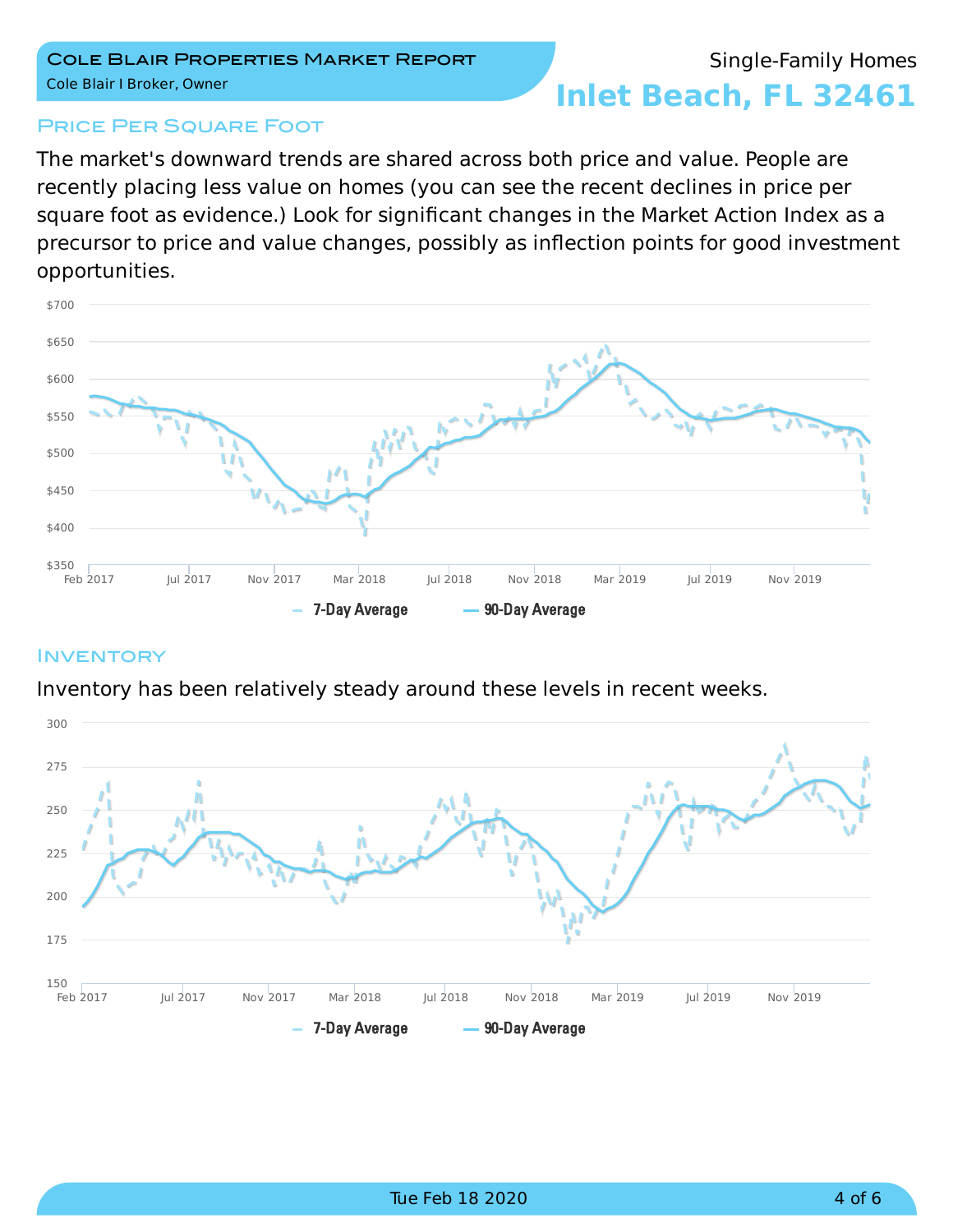### Market Action Index

The market has been cooling in recent weeks. Since this is a Buyer's market where there is excess inventory to satisfy the demand levels, prices have also been moving lower.



### **MARKET ACTION SEGMENTS**

Three of the four quartiles of this zip code are in the Seller's Market zone with relatively low amounts of inventory given the current levels of demand. It's not uncommon that the premium segment of the market takes longer to sell than the rest of the group.